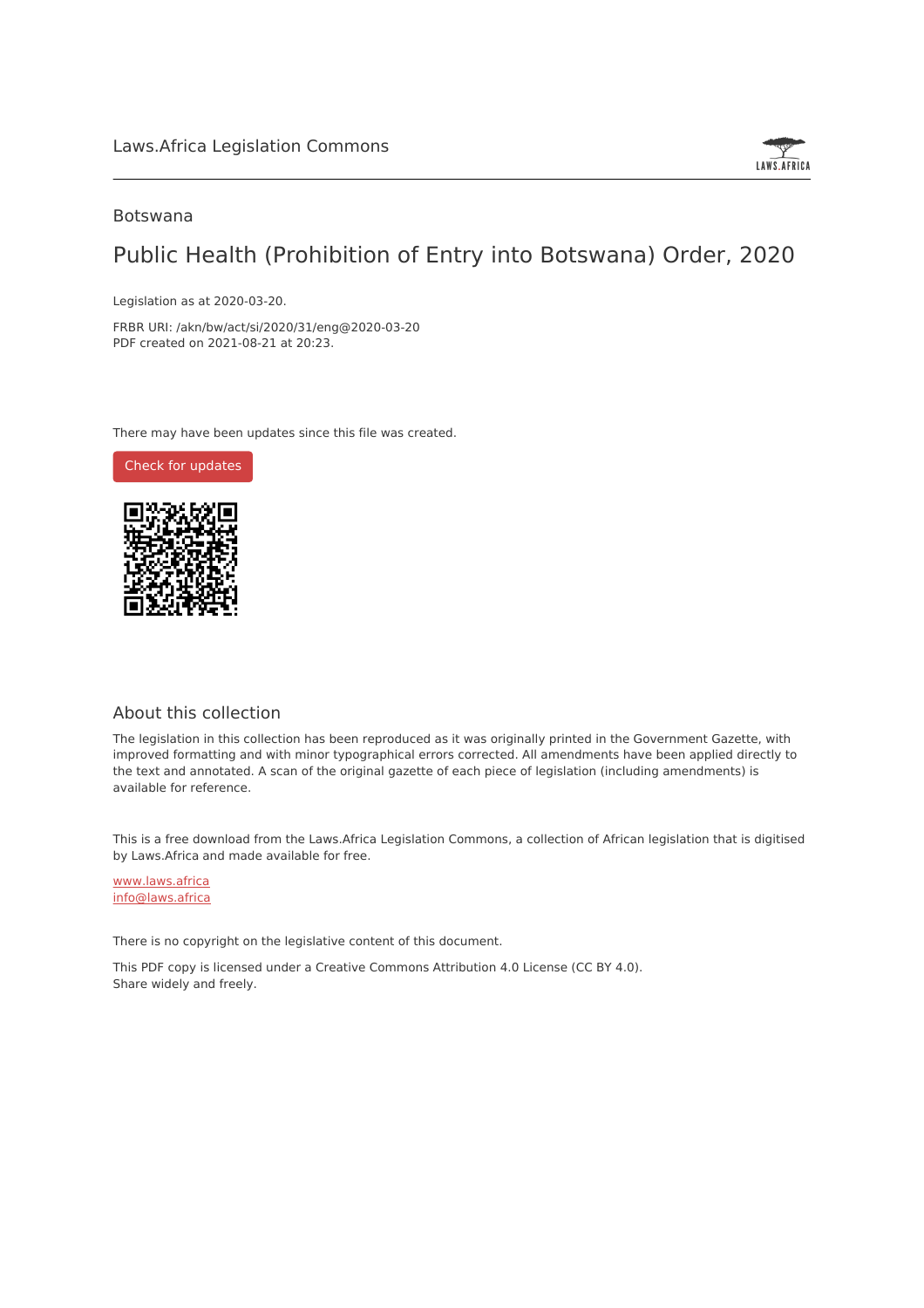## **Table of Contents**

| Public Health (Prohibition of Entry into Botswana) Order, 2020 |  |
|----------------------------------------------------------------|--|
| Statutory Instrument 31 of 2020                                |  |
| 1. Citation                                                    |  |
| 2. Prohibition of entry into Botswana                          |  |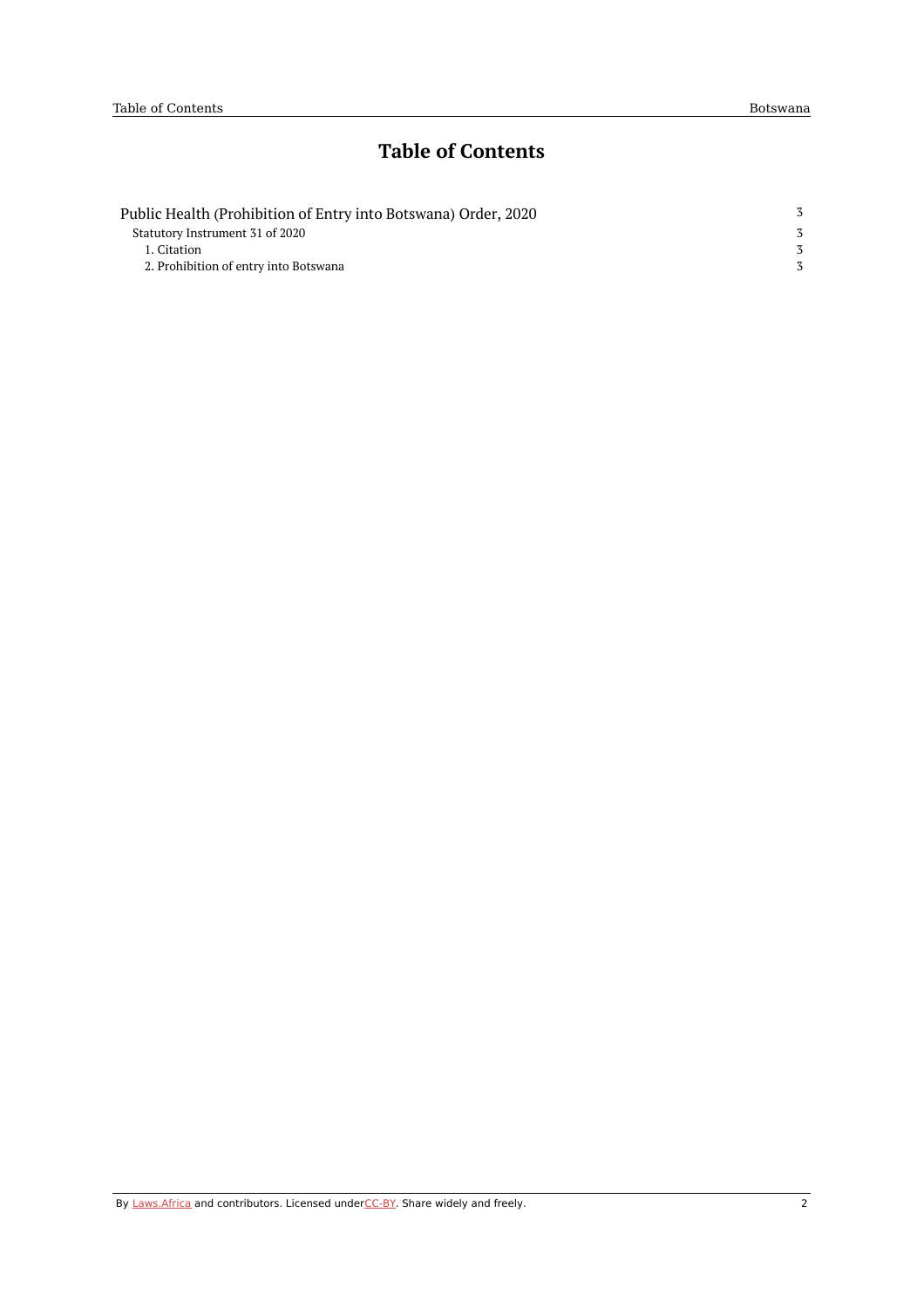#### **Botswana**

# <span id="page-2-1"></span><span id="page-2-0"></span>**Public Health (Prohibition of Entry into Botswana) Order, 2020**

### **Statutory Instrument 31 of 2020**

Published in [Government](https://commons.laws.africa/akn/bw/act/si/2020/31/media/publication/bw-act-si-2020-31-publication-document.pdf) Gazette no. 23 on 20 March 2020 **Commenced on 20 March 2020**

*[Up to date as at 20 March 2020]*

[Repealed by Public Health [\(Prohibition](https://africanlii.org/akn/bw/act/si/2020/37) of Entry into Botswana) Order, 2020 (Statutory Instrument 37 of 2020) on 24 *March 2020]*

IN RECOGNITION of the risk posed by the COVID-19 VIRUS and in exercise of the powers conferred on the Minister of Health and Wellness by section 80(1) of the Public Health Act, the following Order is hereby made  $-$ 

## <span id="page-2-2"></span>**1. Citation**

This Order may be cited as the Prohibition of Entry into Botswana Order, 2020.

## <span id="page-2-3"></span>**2. Prohibition of entry into Botswana**

Any person from the countries listed below or any other country that maybe added by the World Health Organisation are restricted or prohibited to enter Botswana, at its borders or any specified part of Botswana until further notice except for citizens of Botswana and non-citizens resident in Botswana:

Provided that the provisions of section 80 (1) (c) and (d) shall with the necessary modification apply to citizens and non-citizens resident in Botswana returning from the said countries –

- (a) Austria;
- (b) Belgium;
- (c) China;
- (d) Denmark;
- (e) United Kingdom;
- (f) South Korea;
- (g) France
- (h) Japan;
- (i) Iran
- (j) United States of America
- (k) Germany;
- (l) Italy;
- (m) Netherlands;
- (n) Norway;
- (o) Spain;